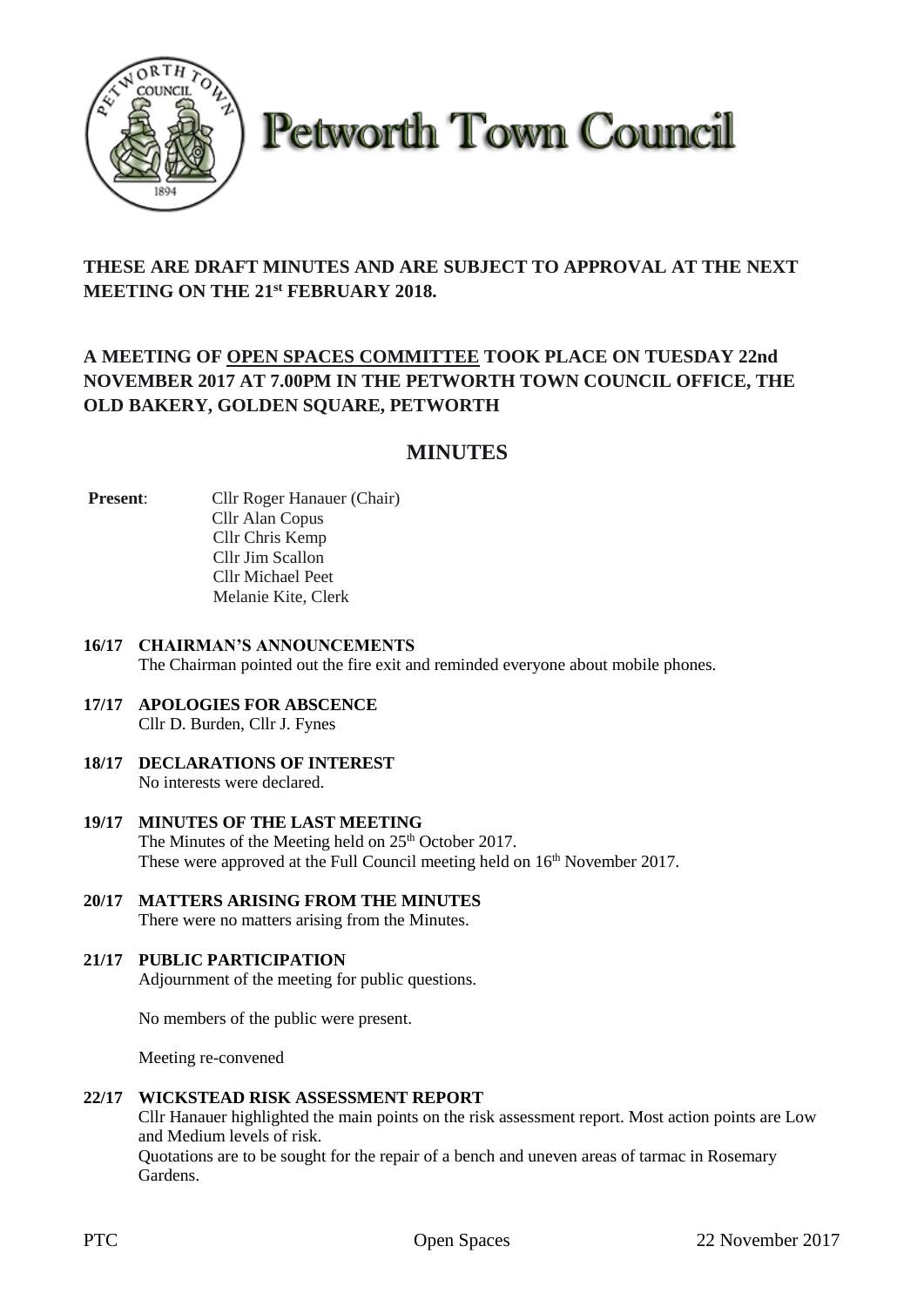At Hampers Common playground there are two areas of exposed concrete on the safety grass which need repairing. This will be added to the repair of the layby and entrance when seeking quotations.

#### **23/17 ALLOTMENTS**

HJS Landscapes has assessed the work on the hedges around the Grove Road and Midhurst Road allotment sites, the clearance of the bank along Station Road along with the ongoing maintenance of the bank, and the repair of the path between the Grove Road allotments.

Work on the hedges and Station Road bank was agreed; the Clerk was asked to get clarification of the amount of scalpings required for repairing the pathway and to check with WSCC Highways to confirm whether they undertake to flail the verges or not.

#### **24/17 BUS SHELTER – STATION ROAD**

The Clerk confirmed that the money had been received.

A plaque was still being sought as printing the Petworth Town logo was proving difficult for companies. Cllr Copus will continue to pursue this.

#### **25/17 DOG FOULING**

To coincide with CDC's litter campaign the issue of dog fouling at Hampers Common will be brought to their attention.

It was suggested that the Council approach the primary school to enquire if pupils would like to do a piece of art work which would be used to advertise 'clearing up after your dog'.

#### **26/17 BLOCKED CULVERT**

Having received our consultant's report back in October, the council is still waiting for a reply from Sue Furlong at CDC.

### **27/17 BOY'S SCHOOL GRAVES**

Councillors were made aware of the latest email from David Hyland. He explained that: the developer had now submitted drawings illustrating how they might achieve their Public

Art requirement in line with the proposals discussed at the meeting of 1st August 2017.

District Cllr Eileen Lintill and County Cllr Janet Duncton have undertaken to consult with survivors regarding the suitability of what has been proposed, and therefore hope to come to a view on that in the next  $4 - 6$  weeks.

He explained that it was entirely up to the developer to discharge their planning obligation, overseen by CDC and that as such, the Petworth Town Council are not instrumental in any decision making.

Cllr Hanauer expressed his disappointment at the content of the email and particularly that the bereaved families are not being consulted. He felt that the Council has a responsibility to all the families not just the survivors as CDC are focussing on.

#### **28/17 ANY ITEMS FOR NEXT MEETING'S AGENDA**

Skate Park **–** there has been no further information regarding the Covenant on the car park. An insurance policy will be taken out to cover any eventualities.

Cllr Hanauer will invite Wheelscape for a meeting to discuss the layout and showing the total square metres required. This will be shown to CDC car parks at the next meeting.

The Clerk will write a Child Protection Policy as required by Sports England.

BT Phone Box – still waiting for confirmation about it being disconnected.

Open Spaces Committee Meetings – these will now be every other month. The next meeting will be in February.

Cllr Kemp informed the Members that the gardening ladies have purchased bulbs for planting at the gateways and the bank along Station Road.